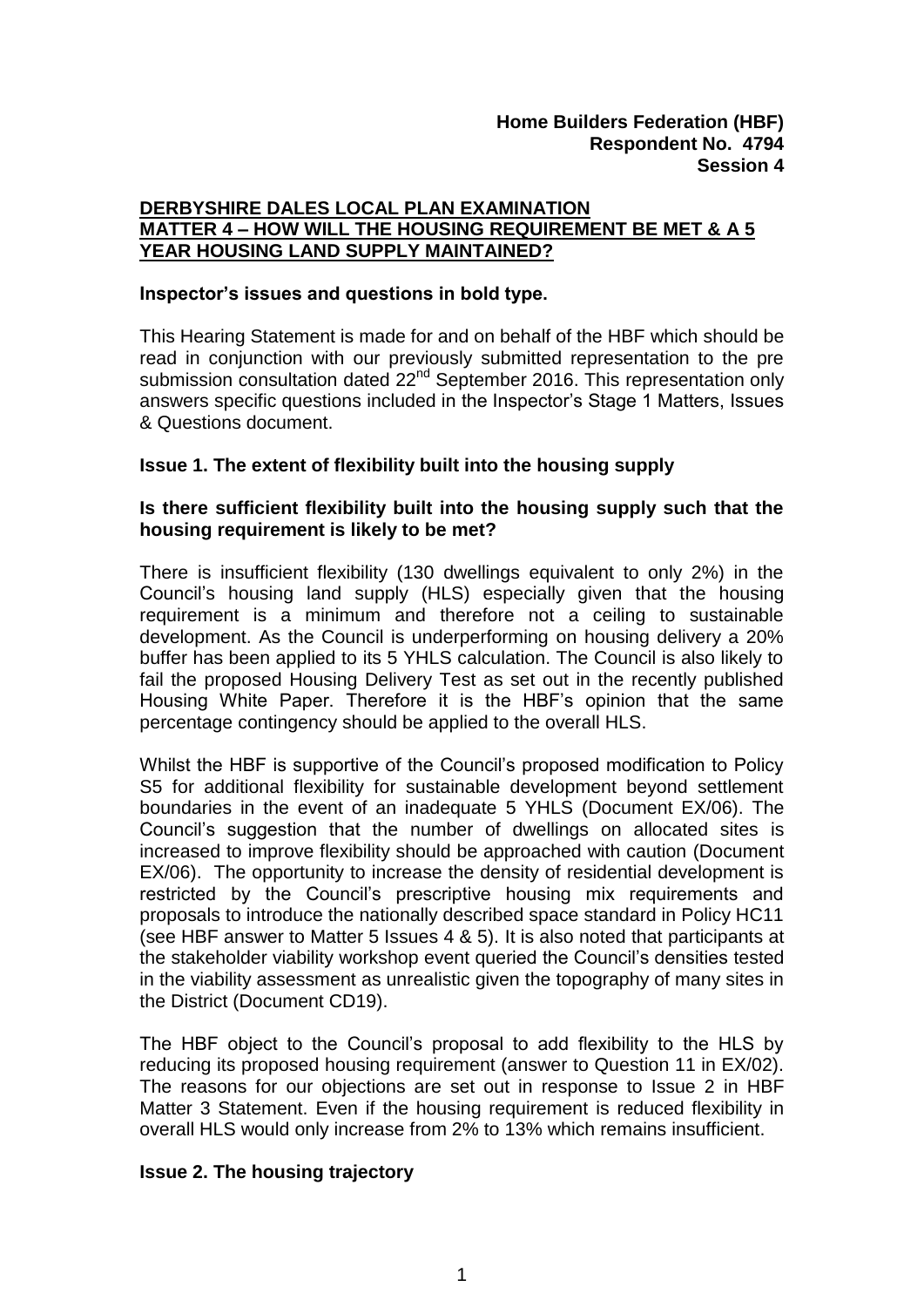#### **Is the housing trajectory set out in the strategic housing & economic land Availability Assessment (SHELAA) and at Appendix 3 of the LP realistic taking into account past completion rates?**

#### **Are build out rates of 30 dwellings per annum from larger sites realistic and supported by evidence?**

All assumptions on completion rates in the housing trajectory should be realistic and justified by the Council's evidence. A more detailed commentary was included in the HBF pre submission representation.

#### **Is there any updated information on commitments and completions to inform the examination?**

The HBF await the Council's updated evidence on its HLS and trajectory before making any further comments.

## **Issue 3. Delivery form commitments and allocations**

## **Is the delivery of some 74% of commitments and 36% of allocations within the first 5 years of the LP realistic?**

It is critical that assumptions on lead in times and start dates for existing consented sites and Local Plan allocations included in the Council's 5 YHLS are realistic and justified by evidence. A more detailed commentary was included in the HBF pre submission representation.

## **Issue 4. Constraints to delivery**

## **What are the implications for meeting the housing requirement if one or more of the strategic housing allocations do not come forward?**

The implication of one or more strategic housing sites not coming forward or progressing more slowly than anticipated because of infrastructure constraints means the housing requirement is not met. For this reason it is necessary for the Council to allocate sufficient land including a contingency in its HLS. It is also important that a mix of sites is provided so that strategic housing sites are complimented by non-strategic sites. From November 2017 the Council may also fail the Housing Delivery Test as proposed in the recently published Housing White Paper. The Housing White Paper emphasises the importance of a wide range of sites because a good mix of sites provides choice for consumers, allows places to grow in sustainable ways and creates opportunities to diversify the construction sector.

## **Issue 5. Housing Implementation strategy**

## **Are the provisions of Chapter 9 of the LP (implementation and Monitoring) sufficient to meet the requirements for a Housing Implementation Strategy?**

The provisions of Chapter 9 are insufficient to meet the requirements for a Housing Implementation Strategy. The Council's implementation & monitoring